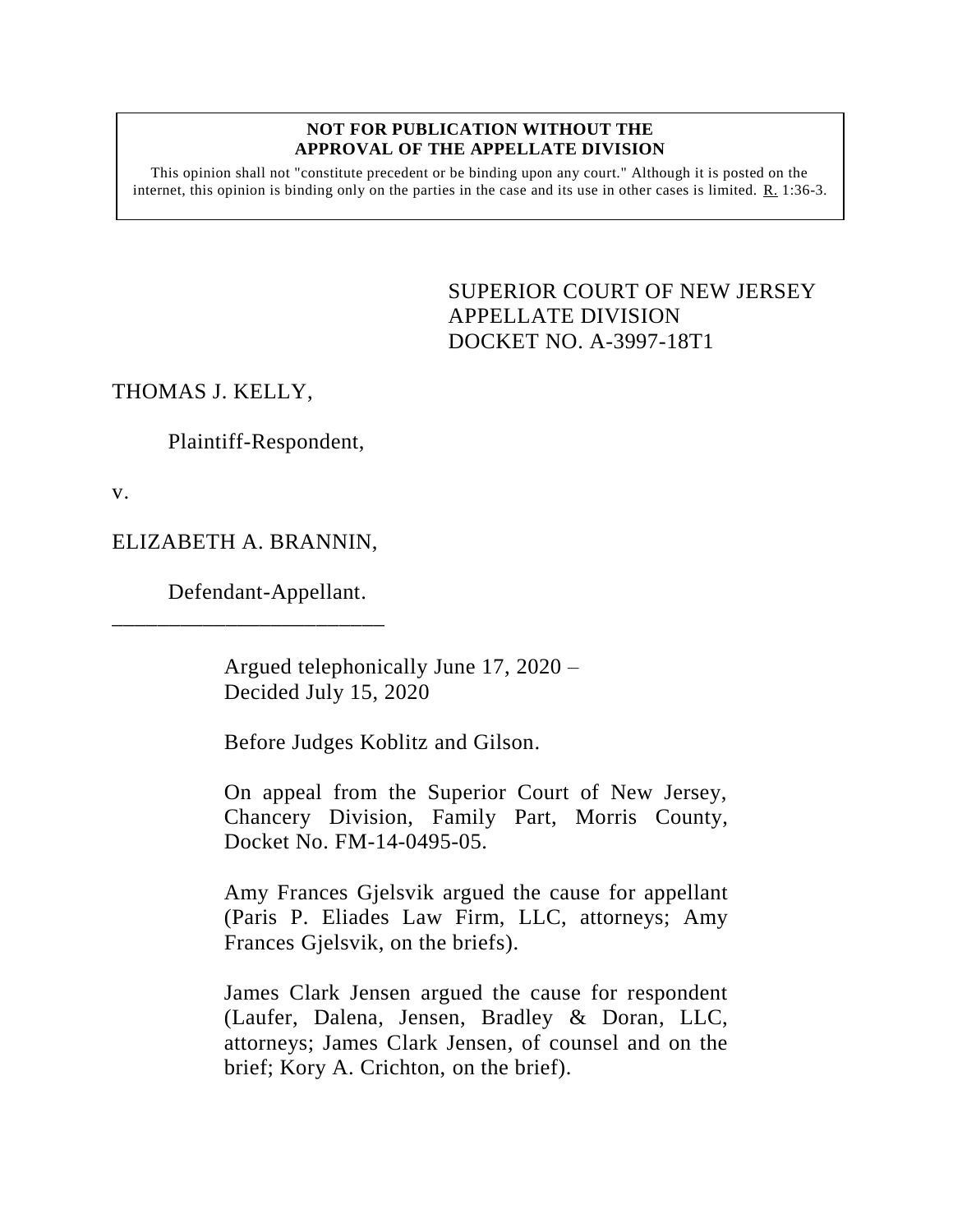## PER CURIAM

Defendant Elizabeth A. Brannin appeals from a March 8, 2019 order entered after an evidentiary hearing. Judge Noah Franzblau found she had been cohabitating since November 25, 2015 and eliminated her alimony as of that date, pursuant to the parties' marital settlement agreement (MSA). We affirm substantially for the reasons articulated in Judge Franzblau's March 8, 2019 oral opinion, deferring to his credibility assessments as we must. Cesare v. Cesare, 154 N.J. 394, 412 (1998).

The parties, who have no children, were married in 1989. In their MSA, which was incorporated into their 2005 judgment of divorce, the parties agreed that plaintiff would pay defendant permanent alimony of \$1700 per month. The alimony provision also stated that alimony would cease if defendant cohabitated or remarried.

In July 2017, plaintiff Thomas J. Kelly filed a motion to terminate alimony contending that defendant was cohabitating with Jeffrey Kastner, whom she acknowledged living with since November 2015. The parties and Kastner testified at the hearing. Judge Franzblau found plaintiff to be credible and defendant and Kastner to be incredible. The judge found that defendant and Kastner rented a one-bedroom apartment in Cary, North Carolina and lived there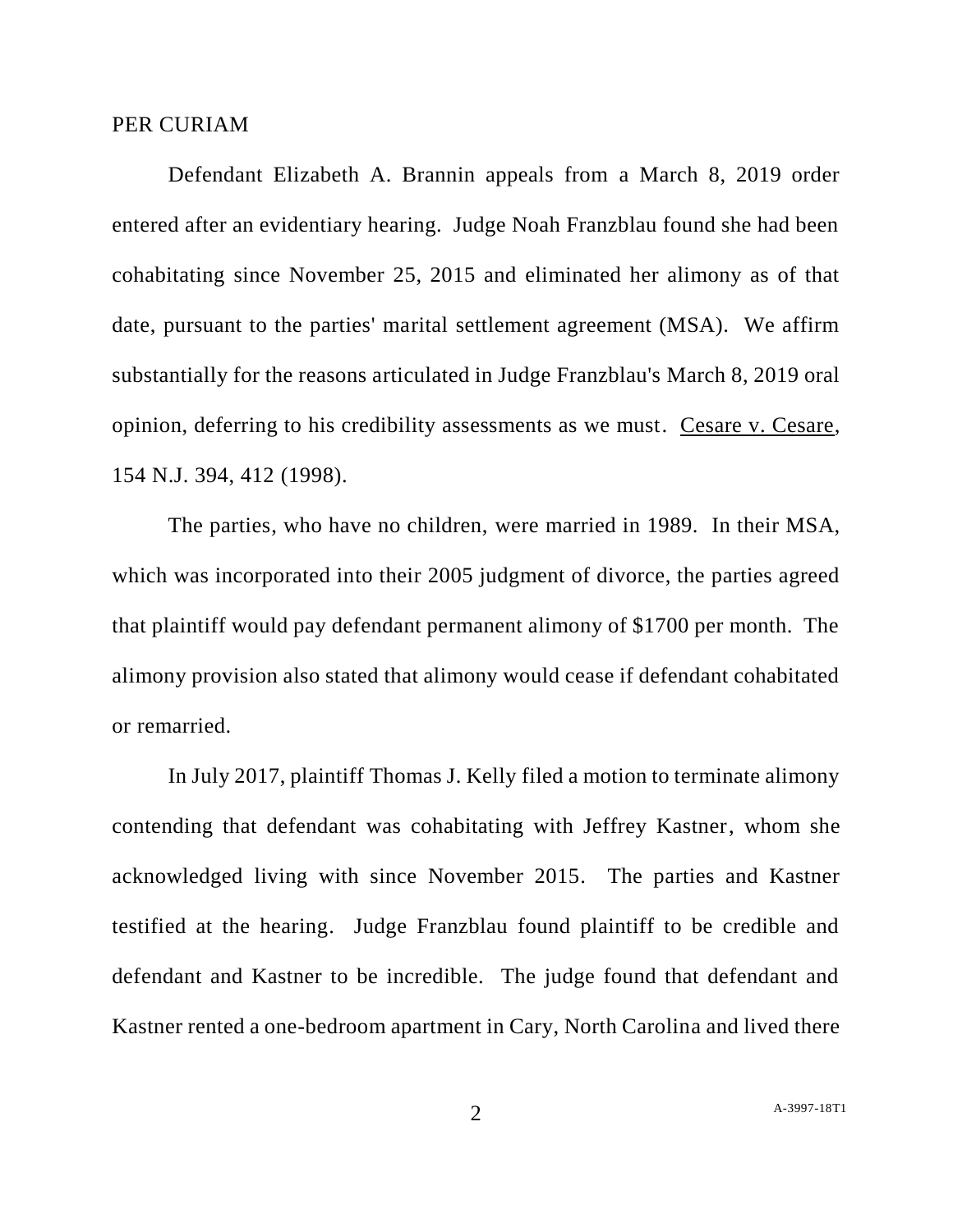for twenty months from November 25, 2015 to June 2017. Thereafter, they moved back to New Jersey and lived together in a home, that Kastner had inherited from his deceased brother, for an additional twenty-one months by the time of the hearing, sharing one bathroom and all living expenses. Although generally reclusive, they attended a wedding together. Both defendant and Kastner testified that they were platonic roommates who lived together as friends out of convenience. Neither one was employed.

Relying on the definition of cohabitation found in Konzelman v. Konzelman, 158 N.J. 185, 202 (1999), which both parties acknowledge is the relevant standard, Judge Franzblau explained his credibility determinations, finding plaintiff's "credibility was bolstered by his calm demeanor, his attempts to answer all questions directly and completely, the consistency between his testimony and supporting documentation, and by his potential admissions against interest." In contrast, the judge found defendant and Kastner's testimony incredible, finding the two, who had been sequestered during trial, contradicted each other, were "combative," "defied logic" and their "testimony [was] unsupported by documentary evidence." The judge gave numerous examples of their testimony that lent support to these findings.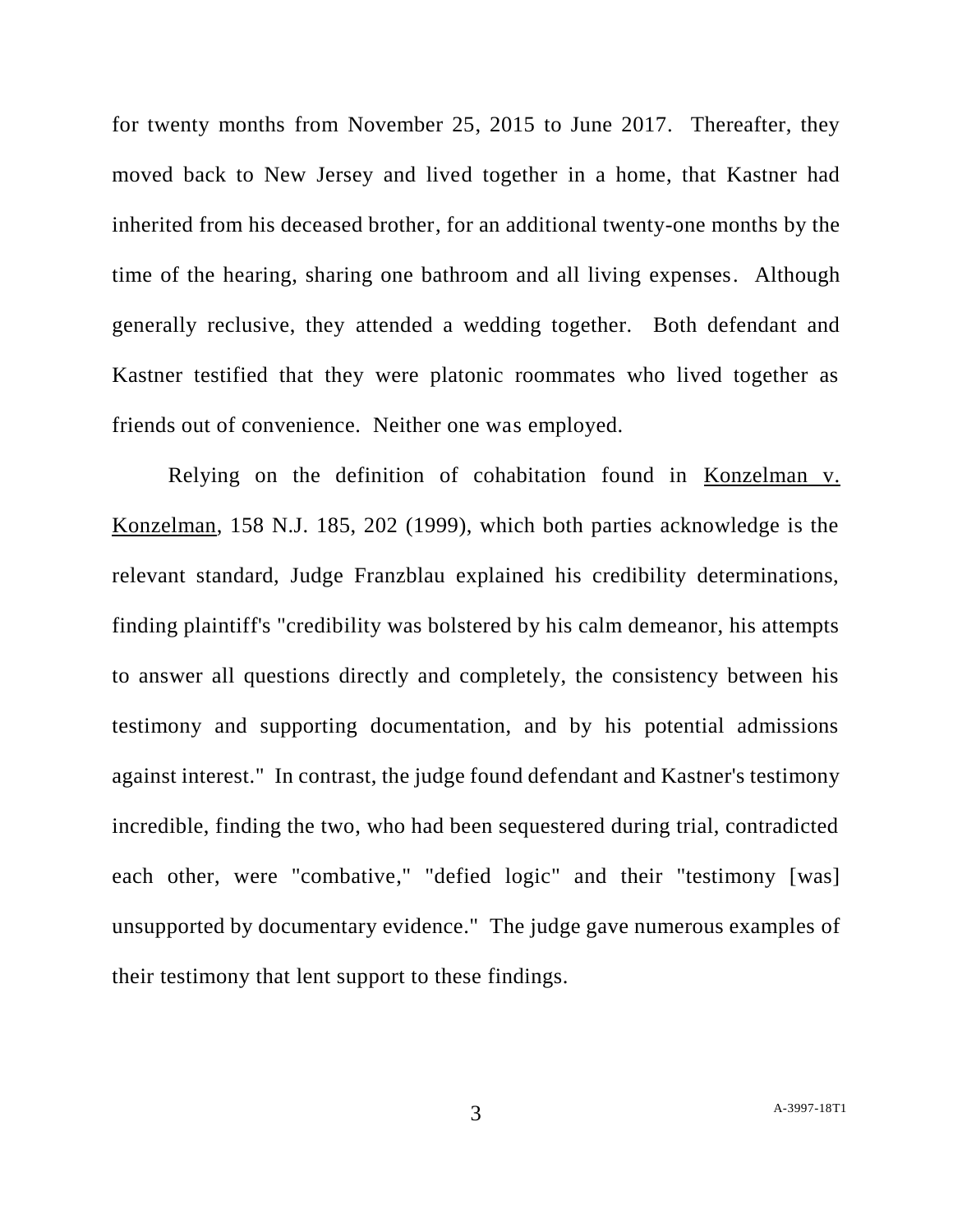On appeal, defendant makes two arguments, contending that the trial judge erred in holding a plenary hearing because another judge earlier found plaintiff had failed to make a prima facie showing of cohabitation, and that the judge abused his discretion in finding that defendant was cohabitating with Kastner.

In a February 2, 2018 order another judge found insufficient prima facie evidence of cohabitation had been presented "given the rambling context of the exhibit to the [c]ertification of Jeffrey Kastner," but nonetheless ordered discovery, after which that judge ordered a plenary hearing. A prima facie case of cohabitation should be demonstrated prior to discovery proceeding. Donnelly v. Donnelly, 405 N.J. Super. 117, 131-32 (App. Div. 2009). The order also reflected that defendant conceded she lived with Kastner. Although the order was inartfully worded, it makes no practical sense to reverse the detailed, thoughtful conclusions of a trial judge, based on a full plenary hearing due only to mistaken wording of a preliminary order. Such a decision would elevate form over substance, requiring the parties to bear the expense of a new hearing, which would undoubtedly result in the same outcome.

Finally, defendant argues that the judge was presented with insufficient evidence of an "intimate romantic relationship" or intertwined finances. Kastner